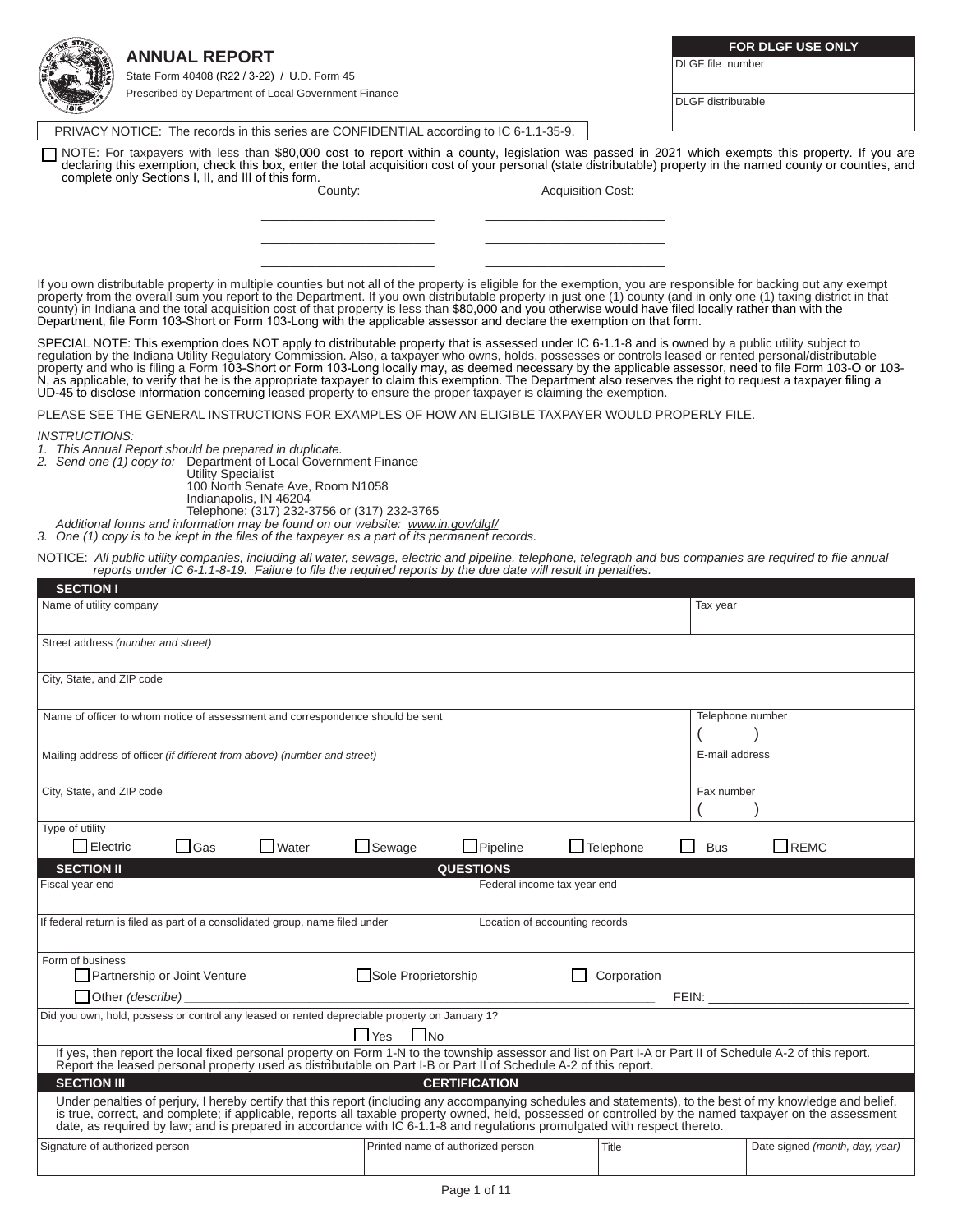## **SUPPLEMENTAL INFORMATION**

*Please complete the sections that apply to the taxpayer.*

|                                            | <b>IN INDIANA</b> | <b>OUTSIDE INDIANA</b> | <b>INDIANA %</b> |  |  |
|--------------------------------------------|-------------------|------------------------|------------------|--|--|
| A. All Utility Companies                   |                   |                        |                  |  |  |
| Revenues                                   |                   |                        |                  |  |  |
| Investment (Net)                           |                   |                        |                  |  |  |
|                                            |                   |                        |                  |  |  |
| B. Telephone Companies                     |                   |                        |                  |  |  |
| Miles of single wire                       |                   |                        |                  |  |  |
| Miles of fiber optic cable                 |                   |                        |                  |  |  |
| Miles of other wire or cable               |                   |                        |                  |  |  |
| <b>TOTAL</b>                               |                   |                        |                  |  |  |
| Number of microwave sites                  |                   |                        |                  |  |  |
| Number of access lines                     |                   |                        |                  |  |  |
|                                            |                   |                        |                  |  |  |
| C. Electric Companies & REMC's             |                   |                        |                  |  |  |
| Miles of transmission lines                |                   |                        |                  |  |  |
| Miles of distribution lines                |                   |                        |                  |  |  |
| <b>TOTAL</b>                               |                   |                        |                  |  |  |
|                                            |                   |                        |                  |  |  |
| D. Gas, Pipeline, Water & Sewage Companies |                   |                        |                  |  |  |
| Miles of main or trunk lines               |                   |                        |                  |  |  |
| Miles of laterals or gathering lines       |                   |                        |                  |  |  |
| <b>TOTAL</b>                               |                   |                        |                  |  |  |
|                                            |                   |                        |                  |  |  |
| E. Bus Companies                           |                   |                        |                  |  |  |
| Route miles                                |                   |                        |                  |  |  |
| Additional information and/or remarks      |                   |                        |                  |  |  |
|                                            |                   |                        |                  |  |  |
|                                            |                   |                        |                  |  |  |
|                                            |                   |                        |                  |  |  |
|                                            |                   |                        |                  |  |  |
|                                            |                   |                        |                  |  |  |
|                                            |                   |                        |                  |  |  |
|                                            |                   |                        |                  |  |  |
|                                            |                   |                        |                  |  |  |
|                                            |                   |                        |                  |  |  |
|                                            |                   |                        |                  |  |  |
|                                            |                   |                        |                  |  |  |
|                                            |                   |                        |                  |  |  |
|                                            |                   |                        |                  |  |  |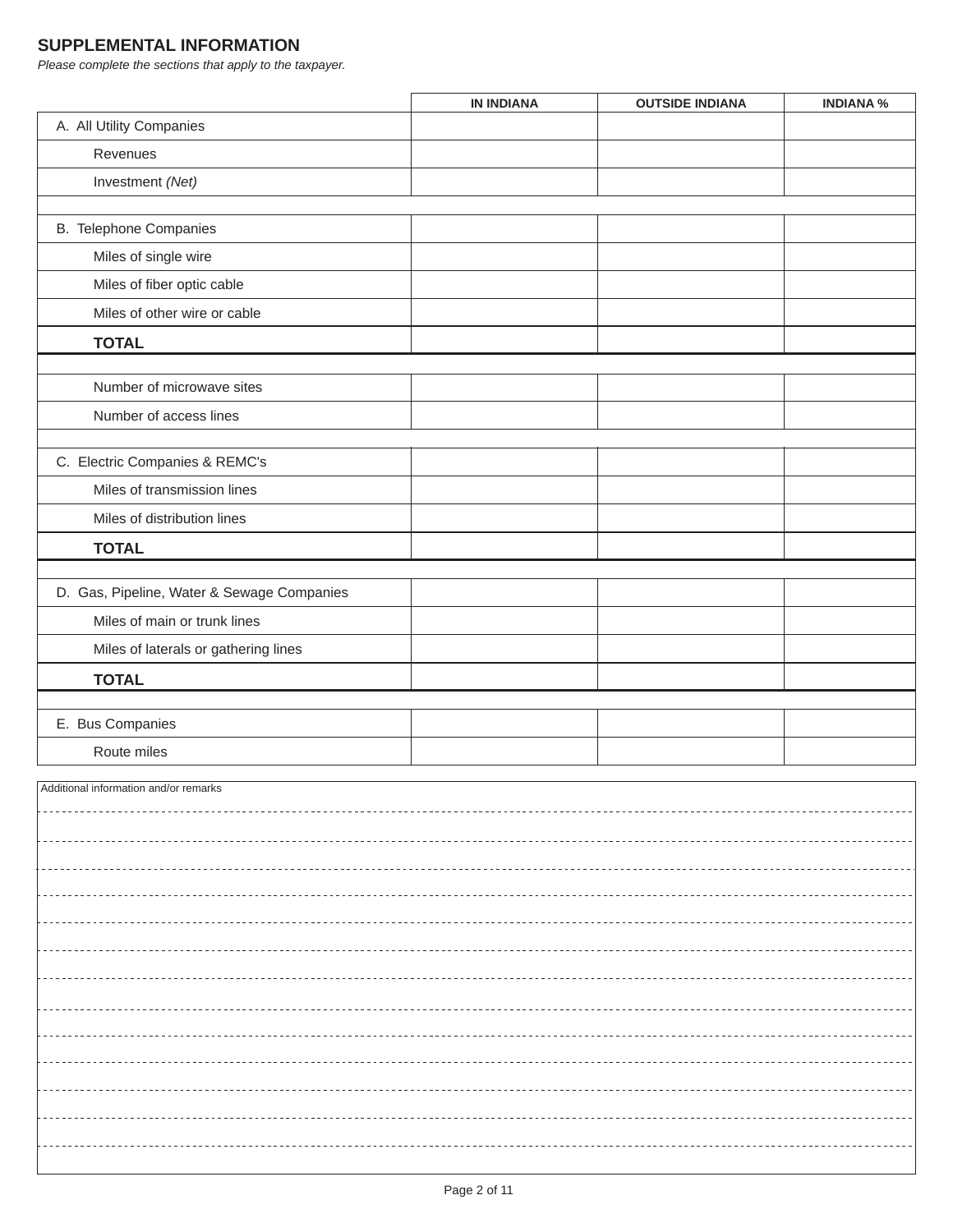## **SCHEDULE A - COMPUTATION OF ASSESSMENT**

*Report all values at federal tax basis unless otherwise noted.*

Name of taxpayer

|     | 1. Utility Plant and Property in Service                                                                | $\mathbf{1}$   |
|-----|---------------------------------------------------------------------------------------------------------|----------------|
|     | 2. Non-Utility Property                                                                                 | 2              |
|     | 3. Plant Held For Future Use                                                                            | 3              |
| 4.  | Subtotal (Sum of Lines 1, 2 and 3)                                                                      | $\overline{4}$ |
|     | Less: Locally Assessed Real Property Included In:<br>(Do not include R/O/W, easements or towers)        |                |
| 5.  | Utility Plant and Property in Service                                                                   | 5              |
| 6.  | Non-Utility Property                                                                                    | 6              |
| 7.  | Plant Held For Future Use                                                                               | $\overline{7}$ |
| 8.  | Subtotal - Locally Assessed Real Property (Sum of Lines 5, 6 and 7)                                     | 8              |
|     | 9. TOTAL COST OF PROPERTY IN SERVICE (Excluding Locally Assessed Real Property)<br>(Line 4 less Line 8) | 9              |
|     | 10. Organization Expense                                                                                | 10             |
|     | 11. Acquisition Adjustment                                                                              | 11             |
|     | 12. ADJUSTED COST (Sum of Lines 9, 10 and 11)                                                           | 12             |
|     | <b>DEDUCTIONS AND EXEMPTIONS (at cost)</b>                                                              |                |
| 13. | Intangibles (Attach explanation)                                                                        | 13             |
| 14. | Less: Intangibles For Locally Assessed Real Property                                                    | 14             |
| 15. | Net Intangibles (Please provide supporting documentation)                                               | 15             |
| 16. | Industrial Air Purification Equipment in Service (Schedule A-3)                                         | 16             |
| 17. | Water Pollution Control Equipment in Service (Schedule A-4)                                             | 17             |
|     | 18. TOTAL DEDUCTIONS AND EXEMPTIONS (Sum of Lines 15, 16 and 17)                                        | 18             |
|     | 19. TOTAL ADJUSTED COST OF PROPERTY IN SERVICE (Line 12 less Line 18)                                   | 19             |
|     |                                                                                                         |                |

# *SCHEDULE A IS CONTINUED ON FOLLOWING PAGE*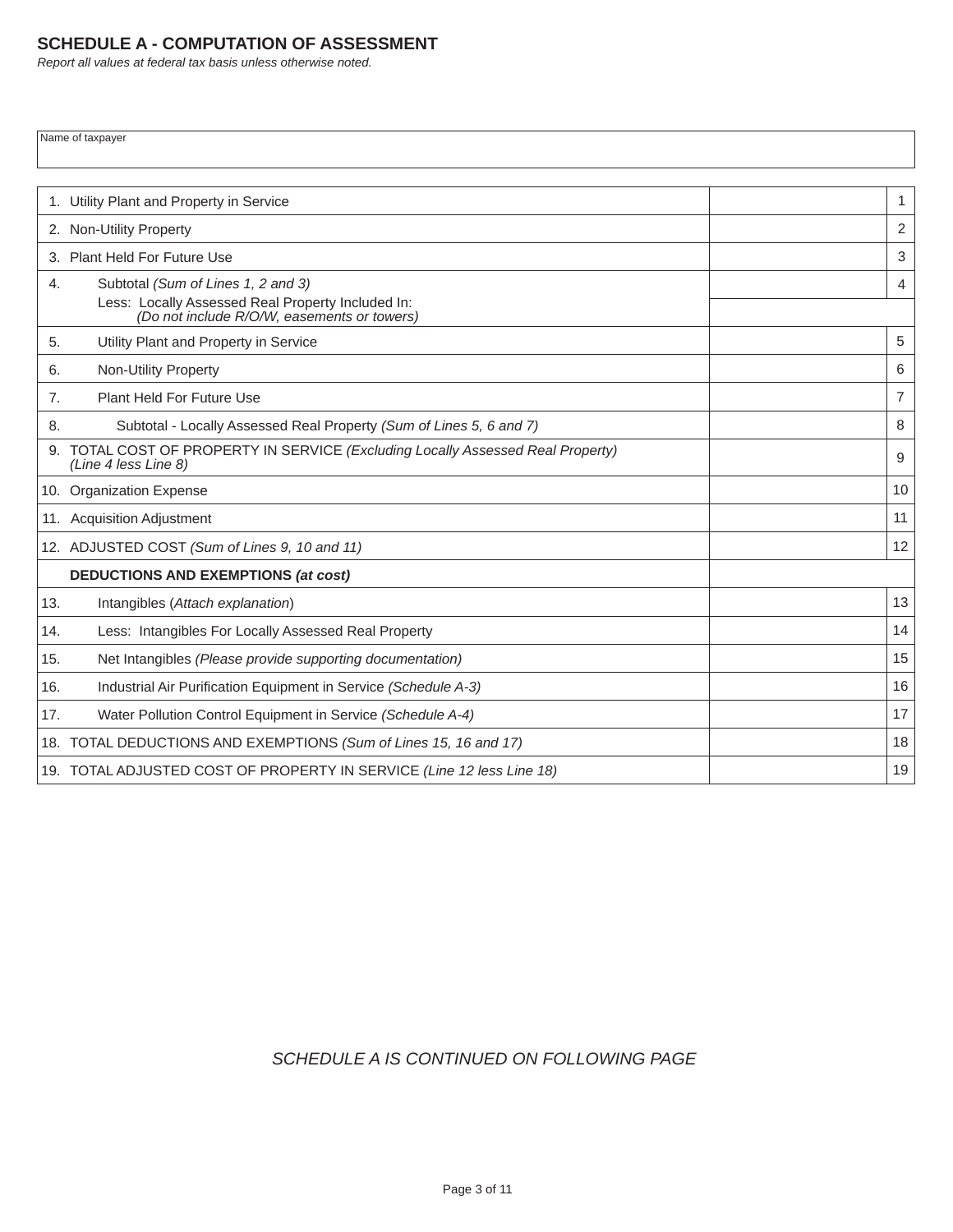*Report all values at federal tax basis unless otherwise noted.*

| 20. TOTAL ADJUSTED COST OF PROPERTY IN SERVICE (carry forward Line 19 of Page 3)<br>20<br>DEPRECIATION, AMORTIZATION AND CREDIT FOR GROSS ADDITIONS<br>21. Accumulated Depreciation (as computed for Federal Tax purposes)<br>21<br>22<br>22.<br><b>Accumulated Amortization Reserve</b><br>23.<br>23<br>Subtotal - Depreciation and Amortization (Line 21 plus Line 22)<br>24.<br>24<br>Less: Accumulated Depreciation Applicable to Locally Assessed Real Property<br>25.<br>25<br>Accumulated Depreciation and Amortization Applicable to Pollution Control Equipment<br>26.<br>26<br>Amortization Reserve for Locally Assessed Real Property<br>27<br>27.<br>Amortization Reserve for Intangibles Deducted on Line 15<br>28.<br>28<br>Subtotal - Net Depreciation and Amortization (Line 23 less Lines 24, 25, 26, and 27)<br>29.<br>29<br>Credit for Gross Additions (Schedule A-1)<br>30.<br>30<br>TOTAL DEPRECIATION, AMORTIZATION AND CREDITS (Sum of Lines 28 and 29)<br>31.<br>TENTATIVE VALUE OF PROPERTY IN SERVICE (Line 20 minus Line 30)<br>31<br>32<br>32.<br>MINIMUM VALUE OF PROPERTY IN SERVICE [Thirty Percent (30%) of Line 20]<br>33<br>33.<br>NET VALUE OF PLANT AND PROPERTY IN SERVICE (Greater of Lines 31 or 32)<br>ADDITIONS: (Report at True Tax Value from appropriate schedule.)<br>34<br>Construction in Process (Schedule A-1)<br>35<br>Leased Distributable Property (Schedule A-2, not included in Line 1)<br>36<br>TOTAL ADDITIONS (Line 34 plus Line 35)<br><b>OTHER SCHEDULES (if applicable)</b><br>37<br>REMC Schedule (Schedule A-5)<br>38.<br>Pipelines - Pipe Valuation (Schedule A-6)<br>38<br>39.<br>Pipelines - Other Property (Schedule A-7)<br>39<br>40<br>40.<br>Passenger Buses (Schedule A-8)<br>41<br>41.<br>(attach explanation)<br>Other<br>42.<br>42<br>TOTAL (Sum of Lines 33, 36, 37, 38, 39, 40 and 41)<br>43<br>43.<br>ASSESSED VALUE (Line 42, rounded to nearest ten dollars) |     |  |  |
|--------------------------------------------------------------------------------------------------------------------------------------------------------------------------------------------------------------------------------------------------------------------------------------------------------------------------------------------------------------------------------------------------------------------------------------------------------------------------------------------------------------------------------------------------------------------------------------------------------------------------------------------------------------------------------------------------------------------------------------------------------------------------------------------------------------------------------------------------------------------------------------------------------------------------------------------------------------------------------------------------------------------------------------------------------------------------------------------------------------------------------------------------------------------------------------------------------------------------------------------------------------------------------------------------------------------------------------------------------------------------------------------------------------------------------------------------------------------------------------------------------------------------------------------------------------------------------------------------------------------------------------------------------------------------------------------------------------------------------------------------------------------------------------------------------------------------------------------------------------------------------------------------------------------------------------------|-----|--|--|
|                                                                                                                                                                                                                                                                                                                                                                                                                                                                                                                                                                                                                                                                                                                                                                                                                                                                                                                                                                                                                                                                                                                                                                                                                                                                                                                                                                                                                                                                                                                                                                                                                                                                                                                                                                                                                                                                                                                                            |     |  |  |
|                                                                                                                                                                                                                                                                                                                                                                                                                                                                                                                                                                                                                                                                                                                                                                                                                                                                                                                                                                                                                                                                                                                                                                                                                                                                                                                                                                                                                                                                                                                                                                                                                                                                                                                                                                                                                                                                                                                                            |     |  |  |
|                                                                                                                                                                                                                                                                                                                                                                                                                                                                                                                                                                                                                                                                                                                                                                                                                                                                                                                                                                                                                                                                                                                                                                                                                                                                                                                                                                                                                                                                                                                                                                                                                                                                                                                                                                                                                                                                                                                                            |     |  |  |
|                                                                                                                                                                                                                                                                                                                                                                                                                                                                                                                                                                                                                                                                                                                                                                                                                                                                                                                                                                                                                                                                                                                                                                                                                                                                                                                                                                                                                                                                                                                                                                                                                                                                                                                                                                                                                                                                                                                                            |     |  |  |
|                                                                                                                                                                                                                                                                                                                                                                                                                                                                                                                                                                                                                                                                                                                                                                                                                                                                                                                                                                                                                                                                                                                                                                                                                                                                                                                                                                                                                                                                                                                                                                                                                                                                                                                                                                                                                                                                                                                                            |     |  |  |
|                                                                                                                                                                                                                                                                                                                                                                                                                                                                                                                                                                                                                                                                                                                                                                                                                                                                                                                                                                                                                                                                                                                                                                                                                                                                                                                                                                                                                                                                                                                                                                                                                                                                                                                                                                                                                                                                                                                                            |     |  |  |
|                                                                                                                                                                                                                                                                                                                                                                                                                                                                                                                                                                                                                                                                                                                                                                                                                                                                                                                                                                                                                                                                                                                                                                                                                                                                                                                                                                                                                                                                                                                                                                                                                                                                                                                                                                                                                                                                                                                                            |     |  |  |
|                                                                                                                                                                                                                                                                                                                                                                                                                                                                                                                                                                                                                                                                                                                                                                                                                                                                                                                                                                                                                                                                                                                                                                                                                                                                                                                                                                                                                                                                                                                                                                                                                                                                                                                                                                                                                                                                                                                                            |     |  |  |
|                                                                                                                                                                                                                                                                                                                                                                                                                                                                                                                                                                                                                                                                                                                                                                                                                                                                                                                                                                                                                                                                                                                                                                                                                                                                                                                                                                                                                                                                                                                                                                                                                                                                                                                                                                                                                                                                                                                                            |     |  |  |
|                                                                                                                                                                                                                                                                                                                                                                                                                                                                                                                                                                                                                                                                                                                                                                                                                                                                                                                                                                                                                                                                                                                                                                                                                                                                                                                                                                                                                                                                                                                                                                                                                                                                                                                                                                                                                                                                                                                                            |     |  |  |
|                                                                                                                                                                                                                                                                                                                                                                                                                                                                                                                                                                                                                                                                                                                                                                                                                                                                                                                                                                                                                                                                                                                                                                                                                                                                                                                                                                                                                                                                                                                                                                                                                                                                                                                                                                                                                                                                                                                                            |     |  |  |
|                                                                                                                                                                                                                                                                                                                                                                                                                                                                                                                                                                                                                                                                                                                                                                                                                                                                                                                                                                                                                                                                                                                                                                                                                                                                                                                                                                                                                                                                                                                                                                                                                                                                                                                                                                                                                                                                                                                                            |     |  |  |
|                                                                                                                                                                                                                                                                                                                                                                                                                                                                                                                                                                                                                                                                                                                                                                                                                                                                                                                                                                                                                                                                                                                                                                                                                                                                                                                                                                                                                                                                                                                                                                                                                                                                                                                                                                                                                                                                                                                                            |     |  |  |
|                                                                                                                                                                                                                                                                                                                                                                                                                                                                                                                                                                                                                                                                                                                                                                                                                                                                                                                                                                                                                                                                                                                                                                                                                                                                                                                                                                                                                                                                                                                                                                                                                                                                                                                                                                                                                                                                                                                                            |     |  |  |
|                                                                                                                                                                                                                                                                                                                                                                                                                                                                                                                                                                                                                                                                                                                                                                                                                                                                                                                                                                                                                                                                                                                                                                                                                                                                                                                                                                                                                                                                                                                                                                                                                                                                                                                                                                                                                                                                                                                                            |     |  |  |
|                                                                                                                                                                                                                                                                                                                                                                                                                                                                                                                                                                                                                                                                                                                                                                                                                                                                                                                                                                                                                                                                                                                                                                                                                                                                                                                                                                                                                                                                                                                                                                                                                                                                                                                                                                                                                                                                                                                                            |     |  |  |
|                                                                                                                                                                                                                                                                                                                                                                                                                                                                                                                                                                                                                                                                                                                                                                                                                                                                                                                                                                                                                                                                                                                                                                                                                                                                                                                                                                                                                                                                                                                                                                                                                                                                                                                                                                                                                                                                                                                                            | 34. |  |  |
|                                                                                                                                                                                                                                                                                                                                                                                                                                                                                                                                                                                                                                                                                                                                                                                                                                                                                                                                                                                                                                                                                                                                                                                                                                                                                                                                                                                                                                                                                                                                                                                                                                                                                                                                                                                                                                                                                                                                            | 35. |  |  |
|                                                                                                                                                                                                                                                                                                                                                                                                                                                                                                                                                                                                                                                                                                                                                                                                                                                                                                                                                                                                                                                                                                                                                                                                                                                                                                                                                                                                                                                                                                                                                                                                                                                                                                                                                                                                                                                                                                                                            | 36. |  |  |
|                                                                                                                                                                                                                                                                                                                                                                                                                                                                                                                                                                                                                                                                                                                                                                                                                                                                                                                                                                                                                                                                                                                                                                                                                                                                                                                                                                                                                                                                                                                                                                                                                                                                                                                                                                                                                                                                                                                                            |     |  |  |
|                                                                                                                                                                                                                                                                                                                                                                                                                                                                                                                                                                                                                                                                                                                                                                                                                                                                                                                                                                                                                                                                                                                                                                                                                                                                                                                                                                                                                                                                                                                                                                                                                                                                                                                                                                                                                                                                                                                                            | 37. |  |  |
|                                                                                                                                                                                                                                                                                                                                                                                                                                                                                                                                                                                                                                                                                                                                                                                                                                                                                                                                                                                                                                                                                                                                                                                                                                                                                                                                                                                                                                                                                                                                                                                                                                                                                                                                                                                                                                                                                                                                            |     |  |  |
|                                                                                                                                                                                                                                                                                                                                                                                                                                                                                                                                                                                                                                                                                                                                                                                                                                                                                                                                                                                                                                                                                                                                                                                                                                                                                                                                                                                                                                                                                                                                                                                                                                                                                                                                                                                                                                                                                                                                            |     |  |  |
|                                                                                                                                                                                                                                                                                                                                                                                                                                                                                                                                                                                                                                                                                                                                                                                                                                                                                                                                                                                                                                                                                                                                                                                                                                                                                                                                                                                                                                                                                                                                                                                                                                                                                                                                                                                                                                                                                                                                            |     |  |  |
|                                                                                                                                                                                                                                                                                                                                                                                                                                                                                                                                                                                                                                                                                                                                                                                                                                                                                                                                                                                                                                                                                                                                                                                                                                                                                                                                                                                                                                                                                                                                                                                                                                                                                                                                                                                                                                                                                                                                            |     |  |  |
|                                                                                                                                                                                                                                                                                                                                                                                                                                                                                                                                                                                                                                                                                                                                                                                                                                                                                                                                                                                                                                                                                                                                                                                                                                                                                                                                                                                                                                                                                                                                                                                                                                                                                                                                                                                                                                                                                                                                            |     |  |  |
|                                                                                                                                                                                                                                                                                                                                                                                                                                                                                                                                                                                                                                                                                                                                                                                                                                                                                                                                                                                                                                                                                                                                                                                                                                                                                                                                                                                                                                                                                                                                                                                                                                                                                                                                                                                                                                                                                                                                            |     |  |  |
|                                                                                                                                                                                                                                                                                                                                                                                                                                                                                                                                                                                                                                                                                                                                                                                                                                                                                                                                                                                                                                                                                                                                                                                                                                                                                                                                                                                                                                                                                                                                                                                                                                                                                                                                                                                                                                                                                                                                            |     |  |  |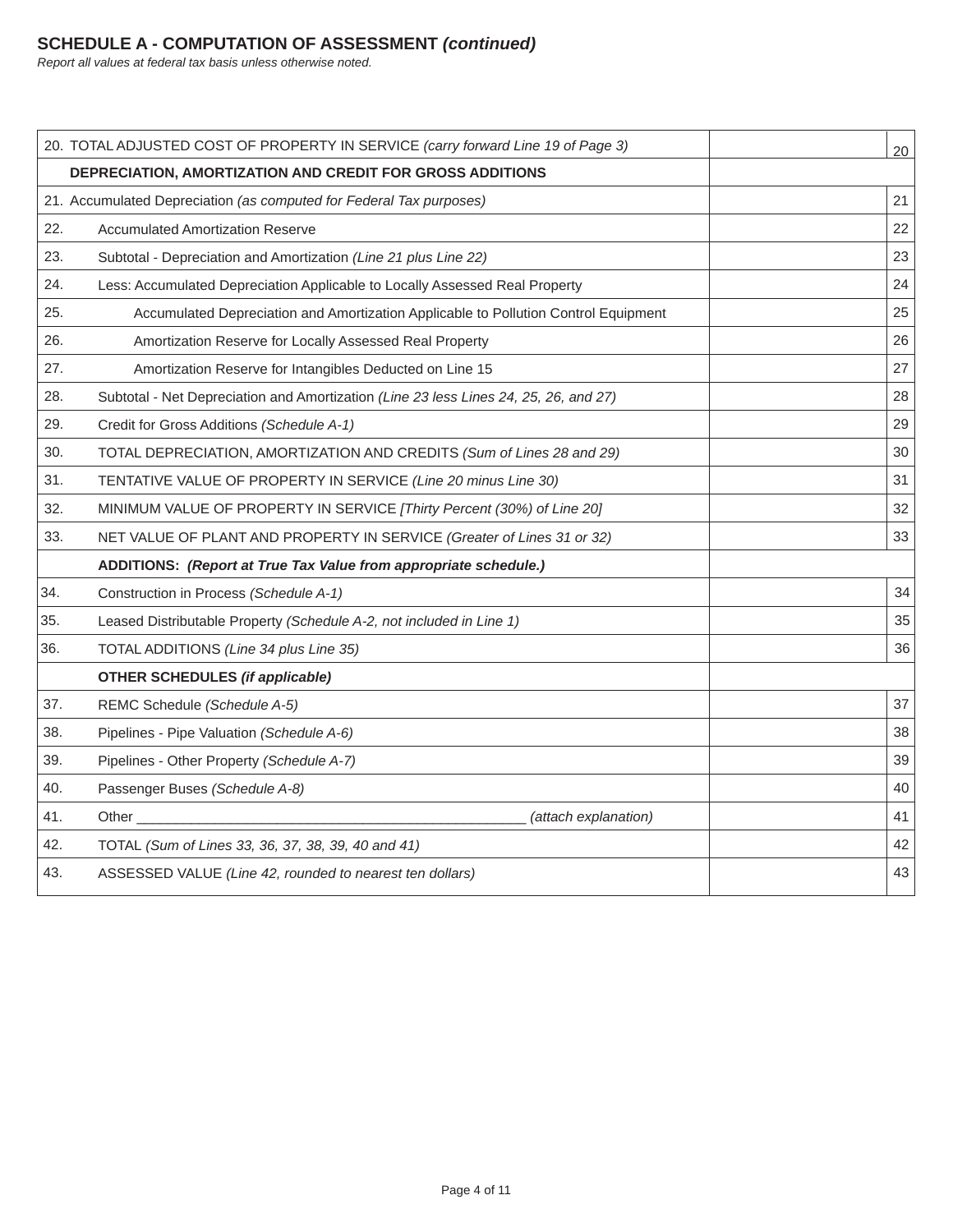#### **COMPUTATION OF VALUE FOR CONSTRUCTION IN PROCESS COMPUTATION OF CREDIT FOR GROSS ADDITIONSREPORTING OF CONTRIBUTIONS IN AID OF CONSTRUCTION AND CUSTOMER ADVANCES FOR CONSTRUCTION**

| A. CONSTRUCTION IN PROCESS AS OF 12/31 | <b>FEDERAL TAX COST</b> | <b>FEDERAL DEPRECIATION</b><br>$($ f any $)$ | <b>NET TAX VALUE</b><br>(Cost Less Depreciation) | CIP <sub>%</sub> | <b>VALUE OF CIP</b>                            |
|----------------------------------------|-------------------------|----------------------------------------------|--------------------------------------------------|------------------|------------------------------------------------|
|                                        |                         |                                              |                                                  |                  | Carry value below to<br>Line 34 of Schedule A. |
| Distributable Equipment                |                         |                                              |                                                  | x 10%            |                                                |

| $\parallel$ B. GROSS ADDITIONS MADE DURING THE PAST YEAR $ _{(Carry to UD+ID) work sheet, if applicable)}$ | <b>FEDERAL TAX COST</b> | <b>FEDERAL DEPRECIATION</b><br>(If any) | <b>NET TAX VALUE</b><br>(Cost Less Depreciation) | <b>CREDIT %</b><br>$(50$ IAC 5.1-6-8) | <b>CREDIT FOR</b><br><b>GROSS ADDITIONS</b>    |
|------------------------------------------------------------------------------------------------------------|-------------------------|-----------------------------------------|--------------------------------------------------|---------------------------------------|------------------------------------------------|
|                                                                                                            |                         |                                         |                                                  |                                       | Carry value below to<br>Line 29 of Schedule A. |
| Distributable Equipment                                                                                    |                         |                                         |                                                  | x 60%                                 |                                                |

| C. CONTRIBUTIONS IN AID OF CONSTRUCTION (CIAC) AND<br><b>CUSTOMER ADVANCES FOR CONSTRUCTION (CAFC)</b>  | <b>PRIOR TO 1987</b> | <b>1987 TO PRESENT</b> |
|---------------------------------------------------------------------------------------------------------|----------------------|------------------------|
| <b>Cost of:</b> CIAC and CAFC included in Line 1 of Schedule A                                          |                      |                        |
| <b>Amount of Depreciation:</b> Included in Line 21 of Schedule A<br>that is applicable to CIAC and CAFC |                      |                        |

*Note: CIAC and CAFC are taxable per 50 IAC 5.1-2(b).*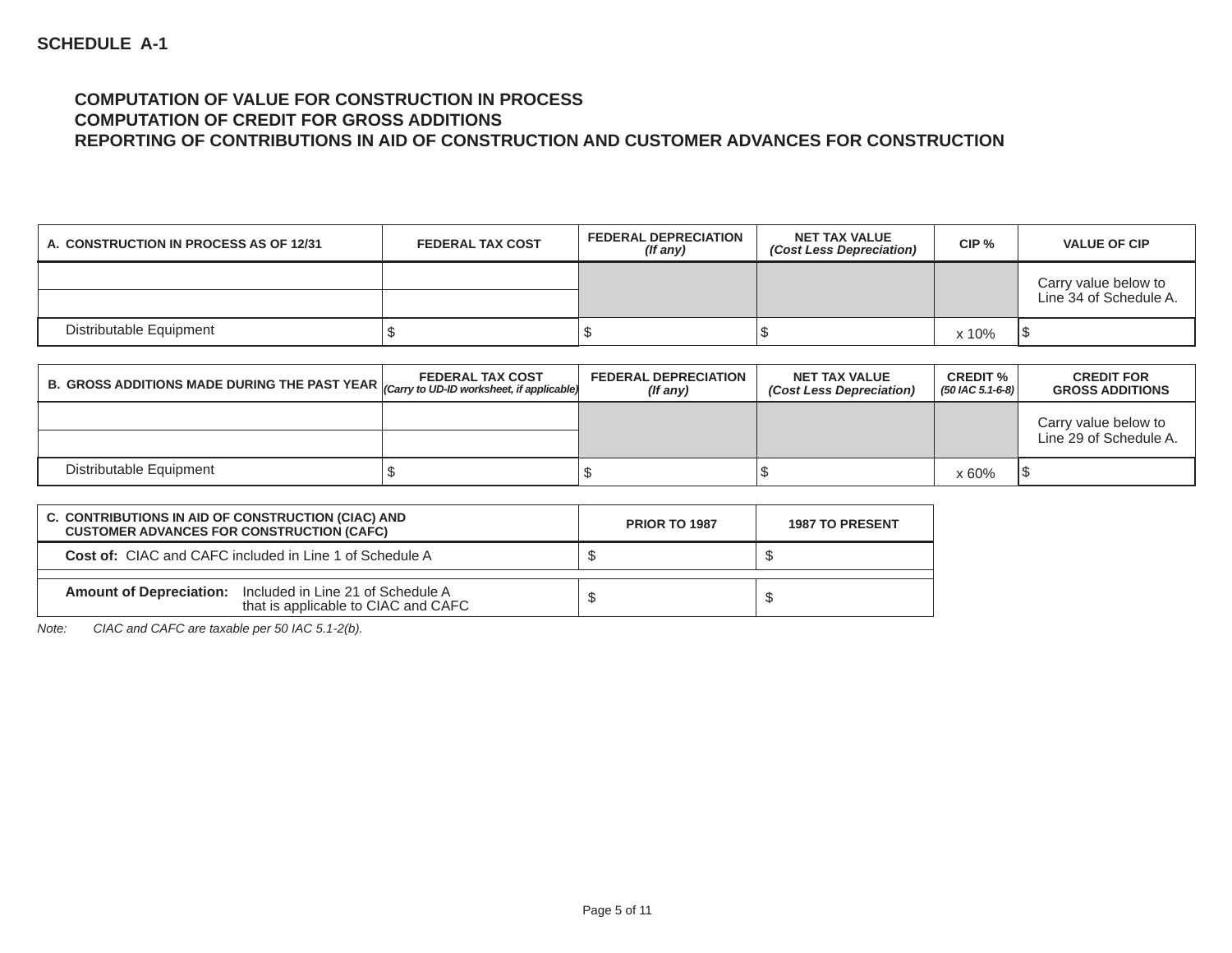## **SCHEDULE A-2 - LEASED PROPERTY**

*INSTRUCTIONS: 1. Report below all tangible personal property within the state which is held, possessed or controlled but not owned.*

- *2. If property is to be assessed to person holding, possessing or controlling the property, the taxpayer shall complete Schedule I.*
- *3. If property is to be assessed to the owner, the taxpayer shall complete Schedule II.*
- *4. Attach additional schedules if necessary.*
- *5. Send one (1) copy to County Assessor.*

|                                                                                         | <b>SCHEDULE I - ASSESS TO TAXPAYER</b>            |                                                                    |             |                                           |                                |
|-----------------------------------------------------------------------------------------|---------------------------------------------------|--------------------------------------------------------------------|-------------|-------------------------------------------|--------------------------------|
| <b>COUNTY</b>                                                                           | TOWNSHIP, CITY, TOWN OR<br><b>TAXING DISTRICT</b> | <b>NAME AND ADDRESS OF OWNER</b><br><b>DESCRIPTION OF PROPERTY</b> | <b>COST</b> | <b>ACCUMULATED</b><br><b>DEPRECIATION</b> | <b>TRUE TAX VALUE</b><br>(TTV) |
|                                                                                         |                                                   |                                                                    |             |                                           |                                |
|                                                                                         |                                                   |                                                                    |             |                                           |                                |
|                                                                                         |                                                   |                                                                    |             |                                           |                                |
|                                                                                         |                                                   |                                                                    |             |                                           |                                |
|                                                                                         |                                                   |                                                                    |             |                                           |                                |
|                                                                                         |                                                   |                                                                    |             |                                           |                                |
| <b>TOTALS</b>                                                                           |                                                   |                                                                    |             |                                           |                                |
| CARRY TRUE TAX VALUE (TTV) OR 30% MINIMUM (WHICHEVER IS HIGHER) TO SCHEDULE A, LINE 35. |                                                   | $Cost X .3 = Minimum Value$                                        |             | Greater of 30% or TTV                     |                                |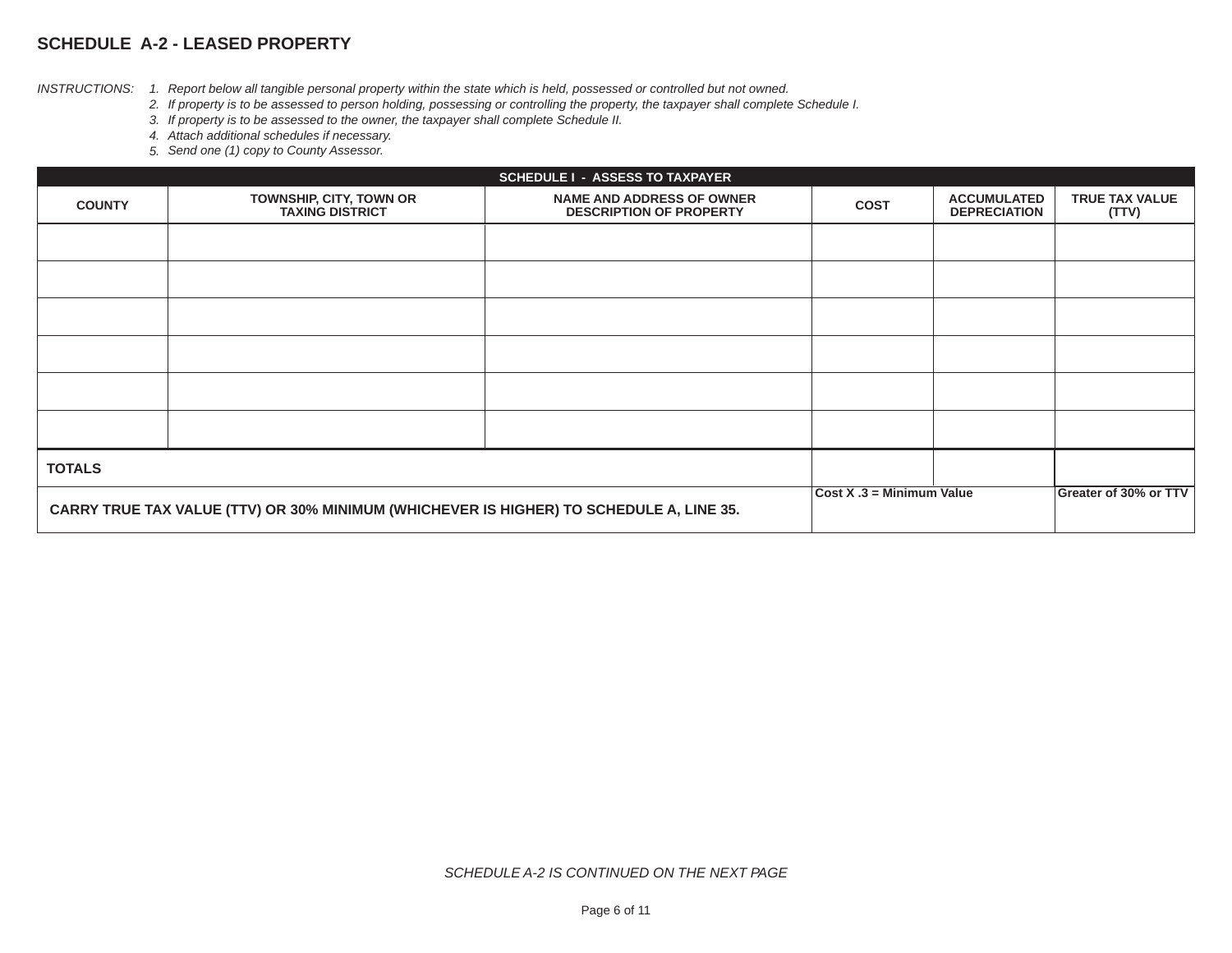#### **SCHEDULE A-2 - LEASED PROPERTY** *(continued)*

*INSTRUCTIONS: 1. Report below all tangible personal property within the state which is held, possessed or controlled but not owned.*

 *2. If property is to be assessed to person holding, possessing or controlling the property, the taxpayer shall complete Schedule I.*

 *3. If property is to be assessed to the owner, the taxpayer shall complete Schedule II.*

 *4. Attach additional schedules if necessary.*

 *5. Send one (1) copy to County Assessor.*

|               | <b>SCHEDULE II - ASSESS TO OWNER</b>               |                                  |                                |                                    |  |
|---------------|----------------------------------------------------|----------------------------------|--------------------------------|------------------------------------|--|
| <b>COUNTY</b> | <b>TOWNSHIP, CITY, TOWN OR<br/>TAXING DISTRICT</b> | <b>NAME AND ADDRESS OF OWNER</b> | <b>DESCRIPTION OF PROPERTY</b> | TRUE TAX VALUE (TTV)<br>(If known) |  |
|               |                                                    |                                  |                                |                                    |  |
|               |                                                    |                                  |                                |                                    |  |
|               |                                                    |                                  |                                |                                    |  |
|               |                                                    |                                  |                                |                                    |  |
|               |                                                    |                                  |                                |                                    |  |
|               |                                                    |                                  |                                |                                    |  |
|               |                                                    |                                  |                                |                                    |  |
|               |                                                    |                                  |                                |                                    |  |
|               |                                                    |                                  |                                |                                    |  |
|               |                                                    |                                  |                                |                                    |  |
|               |                                                    |                                  |                                |                                    |  |
|               |                                                    |                                  |                                |                                    |  |
|               |                                                    |                                  |                                |                                    |  |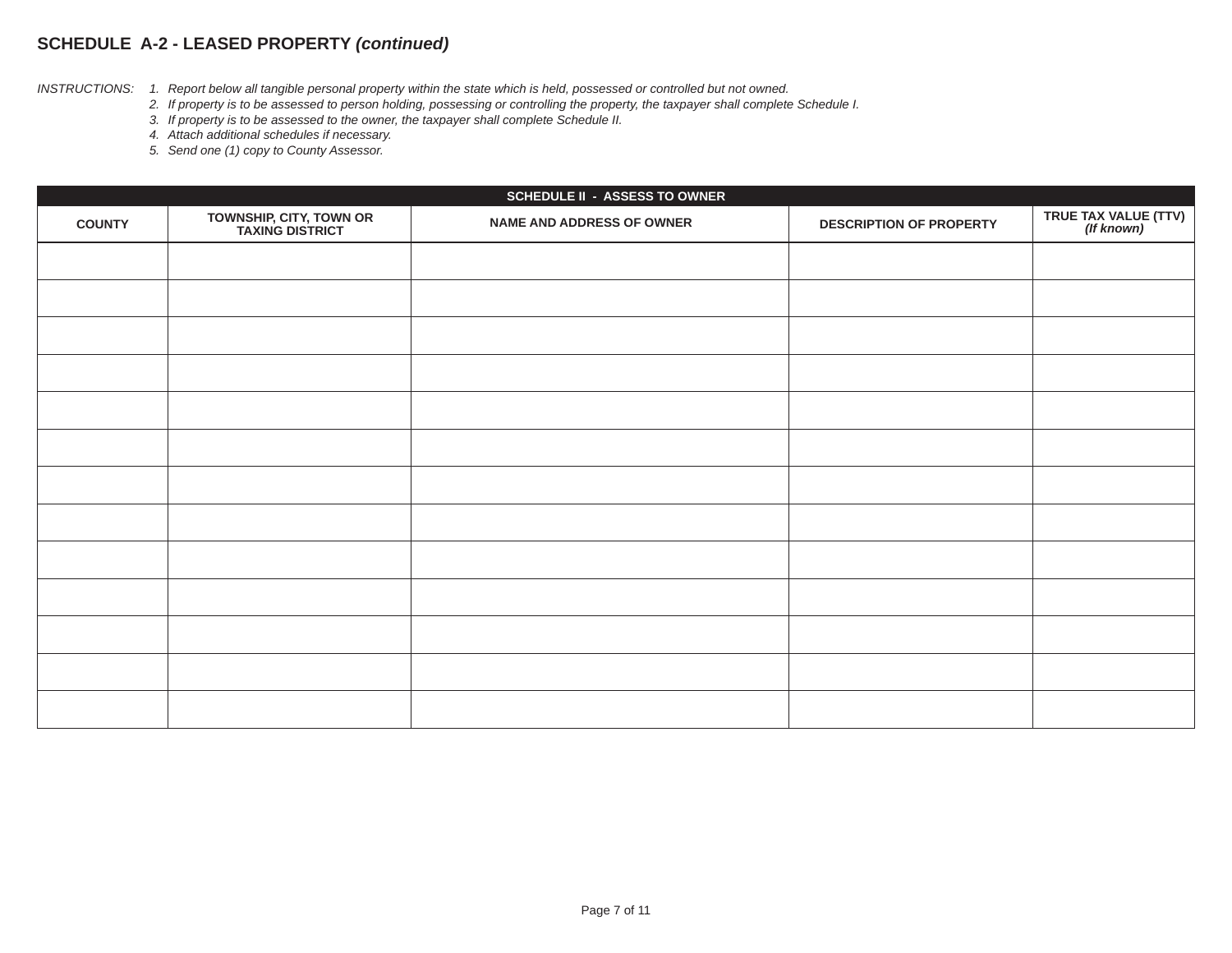#### **SCHEDULE B - BALANCE SHEET As of December 31st**

| <b>ASSETS</b>                                  |  |
|------------------------------------------------|--|
| <b>Utility Plant:</b>                          |  |
| Utility plant in service                       |  |
| Less accumulated depreciation                  |  |
| Net plant in service                           |  |
| Construction-in-progress                       |  |
| Property held for future use                   |  |
| <b>Total Utility Plant</b>                     |  |
| <b>Other Property:</b>                         |  |
| Nonutility property and investments - net      |  |
| Other assets - net                             |  |
| <b>Total Other Property - Net</b>              |  |
| <b>Current Assets:</b>                         |  |
| Cash and cash equivalents                      |  |
| <b>Financial investments</b>                   |  |
| Accounts receivable (net of doubtful accounts) |  |
| Material and supplies                          |  |
| Fuel                                           |  |
| Gas in storage                                 |  |
| Other inventories                              |  |
| Prepayments and other current assets           |  |
| <b>Total Current Assets</b>                    |  |
| <b>Deferred Debits:</b>                        |  |
| Unamortized debt discount and expense          |  |
| Other:                                         |  |
|                                                |  |
| <b>Total Deferred Debits</b>                   |  |
| <b>TOTAL ASSETS</b>                            |  |

| <b>LIABILITIES &amp; STOCKHOLDERS' EQUITY</b>       |  |  |  |
|-----------------------------------------------------|--|--|--|
| <b>Current Liabilities:</b>                         |  |  |  |
| Notes payable                                       |  |  |  |
| Accounts payable                                    |  |  |  |
| Accrued expenses                                    |  |  |  |
| Short-term debt                                     |  |  |  |
| Current maturities of long-term debt                |  |  |  |
| Other current liabilities                           |  |  |  |
| <b>Total Current Liabilities</b>                    |  |  |  |
| <b>Deferred Credits:</b>                            |  |  |  |
| Deferred income taxes                               |  |  |  |
| Unamortized investment tax credit                   |  |  |  |
| Customer advances for construction                  |  |  |  |
| Other deferred credits                              |  |  |  |
| <b>Total Deferred Credits</b>                       |  |  |  |
| Long-term debt                                      |  |  |  |
| <b>Other liabilities</b>                            |  |  |  |
| Contributions in aid of construction                |  |  |  |
| <b>Total Liabilities</b>                            |  |  |  |
|                                                     |  |  |  |
| <b>Stockholders' Equity:</b>                        |  |  |  |
| Common stock                                        |  |  |  |
| Preferred stock                                     |  |  |  |
| Paid-in capital                                     |  |  |  |
| Retained earnings                                   |  |  |  |
| Other capital                                       |  |  |  |
| <b>Total Stockholders' Equity</b>                   |  |  |  |
| <b>TOTAL LIABILITIES &amp; STOCKHOLDERS' EQUITY</b> |  |  |  |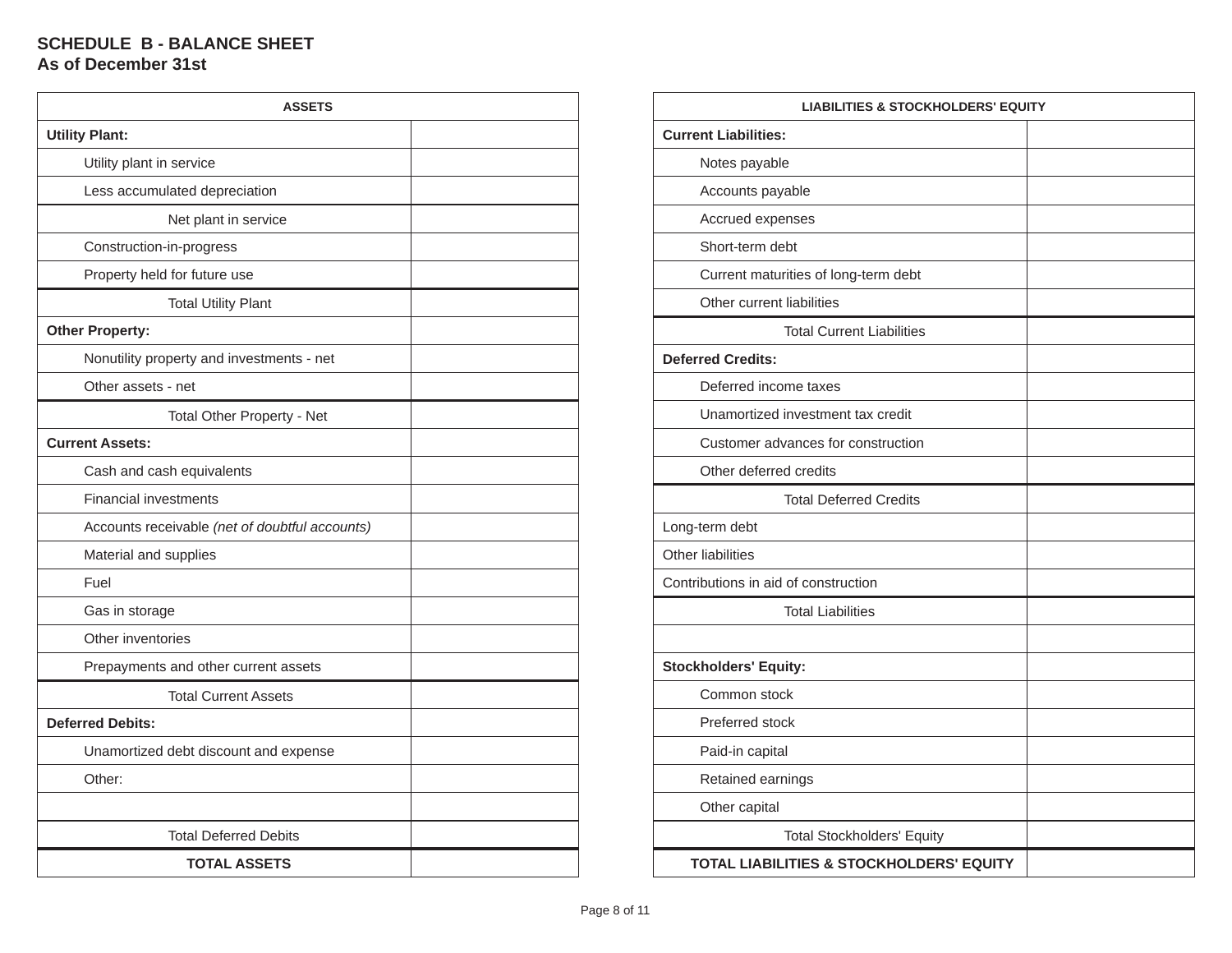## **SCHEDULE C - RECONCILIATION**

*This schedule is to be used to reconcile your book basis numbers to your tax basis numbers and to reconcile Schedule B to Schedule A.*

|                                                                                            | <b>Balance - January 1</b> | <b>Net Additions</b> | <b>Balance - December 31</b> |
|--------------------------------------------------------------------------------------------|----------------------------|----------------------|------------------------------|
| Total Plant - Book Basis                                                                   |                            |                      |                              |
| Reconciling Items:                                                                         |                            |                      |                              |
|                                                                                            |                            |                      |                              |
|                                                                                            |                            |                      |                              |
|                                                                                            |                            |                      |                              |
|                                                                                            |                            |                      |                              |
|                                                                                            |                            |                      |                              |
|                                                                                            |                            |                      |                              |
| Total Plant - Tax Basis (December 31st balance must be reflected in Line 4 of Schedule A.) |                            |                      |                              |

|                                                                                              | <b>Balance - January 1</b> | <b>Net Additions</b> | <b>Balance - December 31</b> |
|----------------------------------------------------------------------------------------------|----------------------------|----------------------|------------------------------|
| Accumulated Depreciation - Book Basis                                                        |                            |                      |                              |
| Reconciling Items:                                                                           |                            |                      |                              |
|                                                                                              |                            |                      |                              |
|                                                                                              |                            |                      |                              |
|                                                                                              |                            |                      |                              |
|                                                                                              |                            |                      |                              |
|                                                                                              |                            |                      |                              |
|                                                                                              |                            |                      |                              |
| Accumulated Depreciation - Tax Basis (Carry December 31st balance to Line 21 of Schedule A.) |                            |                      |                              |
| $\Box$ Check box if tax depreciation was estimated                                           |                            |                      |                              |

|                                                                                                 | <b>Balance - January 1</b> | <b>Net Additions</b> | <b>Balance - December 31</b> |
|-------------------------------------------------------------------------------------------------|----------------------------|----------------------|------------------------------|
| Accumulated Amortization - Book Basis                                                           |                            |                      |                              |
| Reconciling Items:                                                                              |                            |                      |                              |
|                                                                                                 |                            |                      |                              |
|                                                                                                 |                            |                      |                              |
|                                                                                                 |                            |                      |                              |
|                                                                                                 |                            |                      |                              |
|                                                                                                 |                            |                      |                              |
|                                                                                                 |                            |                      |                              |
| Accumulated Amortization - Tax Basis (Carry December<br>31st balance to Line 22 of Schedule A.) |                            |                      |                              |

| Explanations: |
|---------------|
|               |
|               |
|               |
|               |
|               |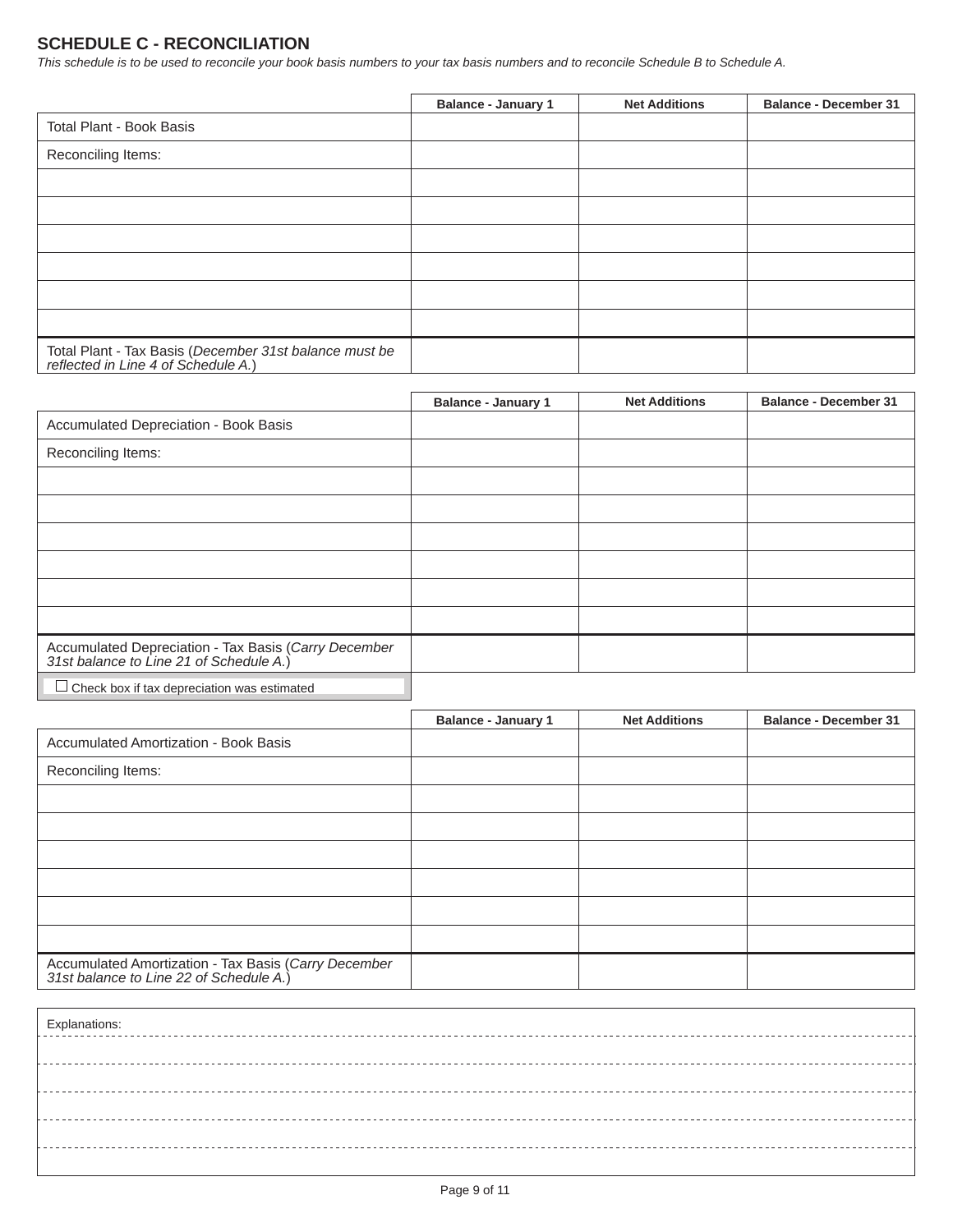# **SCHEDULE D - INCOME STATEMENT FOR LAST THREE (3) YEARS**

| <b>ITEM</b>                                                                          |  |  |
|--------------------------------------------------------------------------------------|--|--|
| 1. OPERATING INCOME REVENUES<br>Gross Operating Revenues<br>(Years ending Dec. 31st) |  |  |
| <b>Expense Operation</b>                                                             |  |  |
| Maintenance                                                                          |  |  |
| Depreciation                                                                         |  |  |
| State and Local Property Taxes                                                       |  |  |
| Other State Taxes                                                                    |  |  |
| <b>Federal Taxes</b>                                                                 |  |  |
| Other:                                                                               |  |  |
|                                                                                      |  |  |
|                                                                                      |  |  |
| <b>Total Operating Expenses</b>                                                      |  |  |
| OPERATING INCOME                                                                     |  |  |
| 2. OTHER INCOME                                                                      |  |  |
| Interest Income                                                                      |  |  |
| Dividend Income                                                                      |  |  |
| Miscellaneous Income                                                                 |  |  |
| Other:                                                                               |  |  |
|                                                                                      |  |  |
| Total Other Income                                                                   |  |  |
| INCOME BEFORE INTEREST AND OTHER CHARGES                                             |  |  |
| 3. INTEREST AND OTHER CHARGES                                                        |  |  |
| Interest on Long Term Debt                                                           |  |  |
| Other Interest Charges                                                               |  |  |
| Other Charges:                                                                       |  |  |
|                                                                                      |  |  |
| Total Interest and Other Charges                                                     |  |  |
| NET INCOME OR (LOSS)                                                                 |  |  |